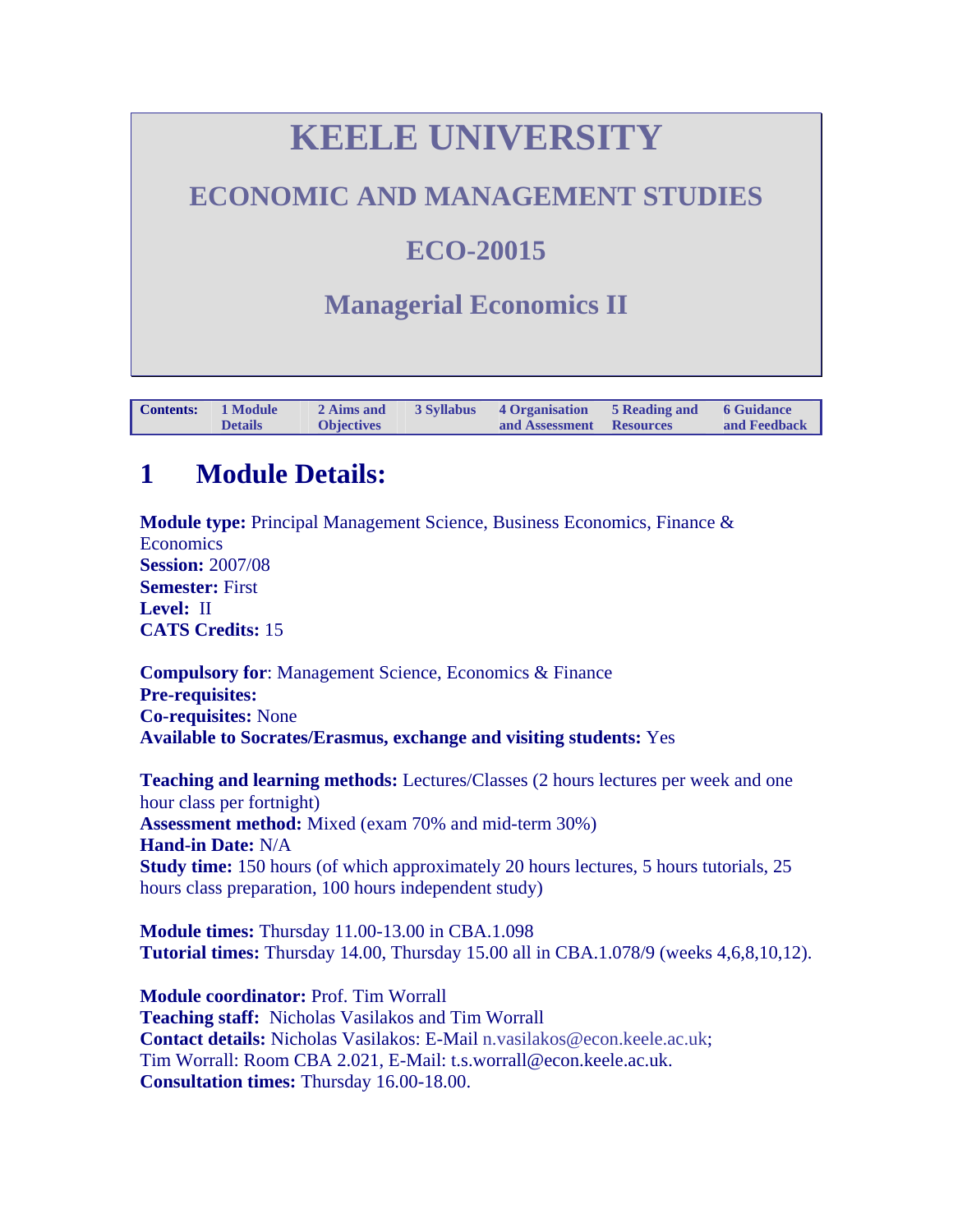### <span id="page-1-0"></span>**2 Aims and Objectives:**

**Aim of Module:** The aim of the module is to consider the classical theory of the firm and industry. It examines important aspects of information and organization theory as these impact on firm behaviour and strategy.

**Objectives of Module:** The objective of the module is to understand management problems of organizations accounting for the basic two objectives, viz., co-ordination and the motivation of strategically interacting persons, with particular emphasis on the tools to solve the managerial decision making problems.

**Intended Learning Outcomes:** By the end of this module you should be able to understand the pricing decisions and competitive behaviour of firms, the role of incentives in the firm, signalling and reputation and the transactions costs approach to organisation. You will learn about the five (or is it six) competitive forces which determine the profitability within an industry. In particular the module will provide you with the opportunity to acquire the following skills:

#### *Knowledge and Understanding*

- understand the fundamental problems of economic organisation, coordinating and motivating the members of an organisation to achieve the common interests
- understand the importance of strategic decisions making of the managers of organisations
- understand the role of price mechanism to deal with co-ordination and motivation problems
- understand potential problems in contractual relationship
- understand the tools to deal with uncertain situations faced by the managers in decision making process
- understand the importance of the marginal concept in optimization, both at the discrete and continuous margin and gain an understanding of constrained optimization in simple settings
- understand the problem of multi-marginalisation and how a fixed fee and other strategies can be used to overcome such problems
- know the different types of price discrimination and the types of strategies firms can adopt to extract consumer surplus
- know Porter's five forces and the sixth force of complementarity and understand the factors that determine industry profitability
- know the role played by hidden information and adverse selection and understand their importance in determining firm strategy and market equilibrium
- understand the trade-off between risk-sharing and motivation in firms and the reasons why certain incentive schemes are used within organisations
- understand the role for co-operation within business and the need for credibility of actions
- understand the role that transactions costs play in determining organisation structure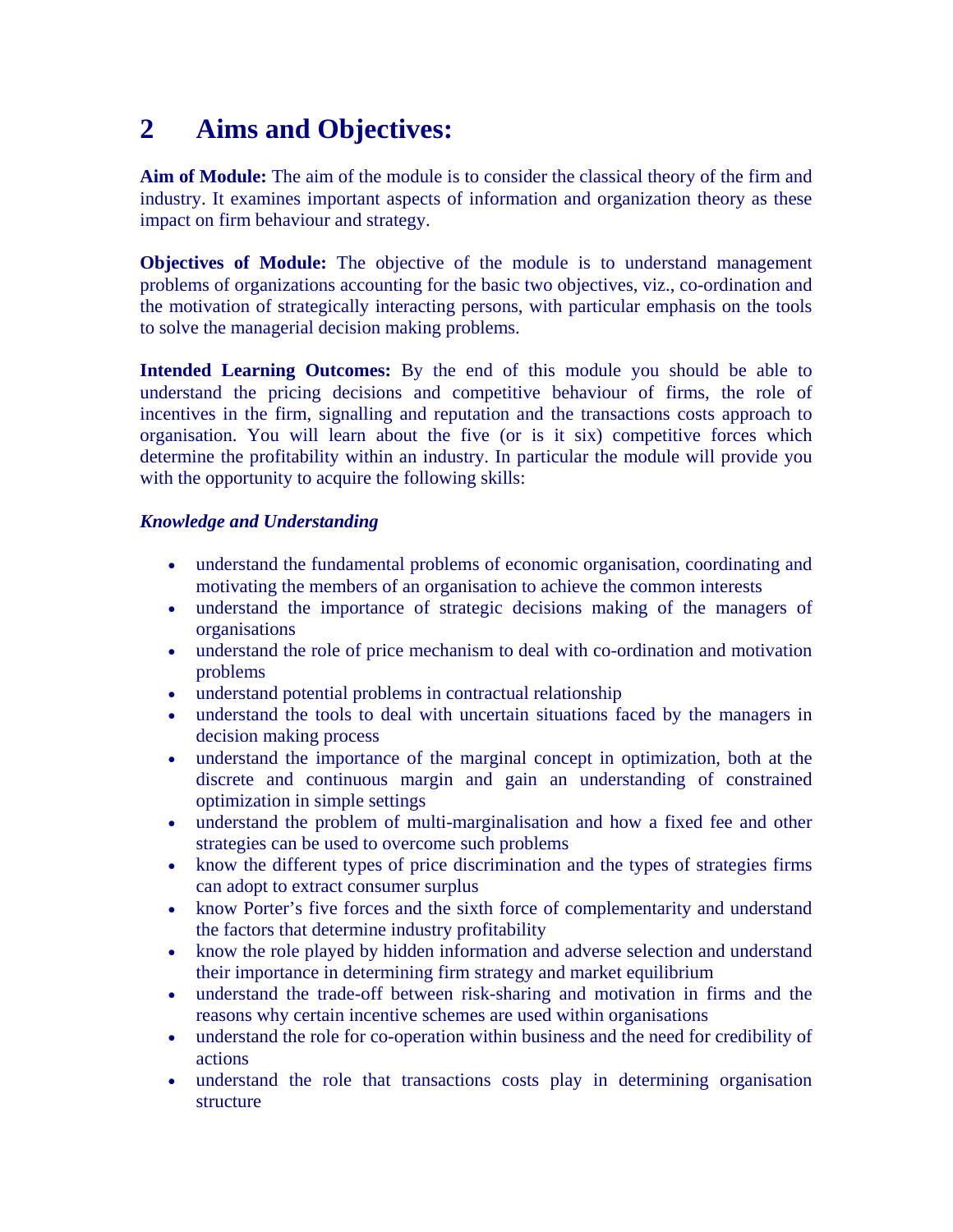#### <span id="page-2-0"></span>*Practical, Professional and Subject-specific Skills*

- recognise the various problems firms face
- motivate people in organisations to achieve efficiency and other objectives
- apply the theory of contact to various organisational situations

#### *Cognitive and Intellectual Skills*

In this module you can considerably enhance your numeracy skills by gaining an understanding of simple stochastic processes such as the binomial model. You will be able to advance your problem solving skills through a series of assigned exercises and to test your communications skills by explaining the pricing and strategic behaviour of firms cogently and concisely and by being able to explain how simple examples can illustrate general principles.

#### *Transferable and Key Skills and Attributes*

You will also have the opportunity to work with others in self-study groups to use web and other resources.

If you should wish to know more about key skills or personal development portfolios please visit the website at [http://www.keele.ac.uk/depts/aa/class/pdp/index.html.](http://www.keele.ac.uk/depts/aa/class/pdp/index.html)

### **3 Syllabus**

This is a course on managerial economics. It thus focuses on that part of microeconomics that deals with the theory of the firm and the theory of industry. We'll put particular emphasis on strategy and strategic decision making. We'll focus not only competitive markets and price-mediated transactions but also on complexities of moral hazard and hidden information, on repeated interactions and the organizational complexities of the firm.

From the course textbook, we will concentrate on only a sub-set of chapters but you should aim to read all the chapters from the book and some chapters from the supplementary reading too.

#### **Topics to be covered:**

• **Marginal this and that**

In managerial economics we often want to maximize something or other (profits, for example). At a maximum it is impossible to make a small or marginal change that can improve one's position (profits, say). We look at continuous, discrete margins and constrained optimization and the importance of considering marginal and not average changes in all three cases. Read K Ch 3.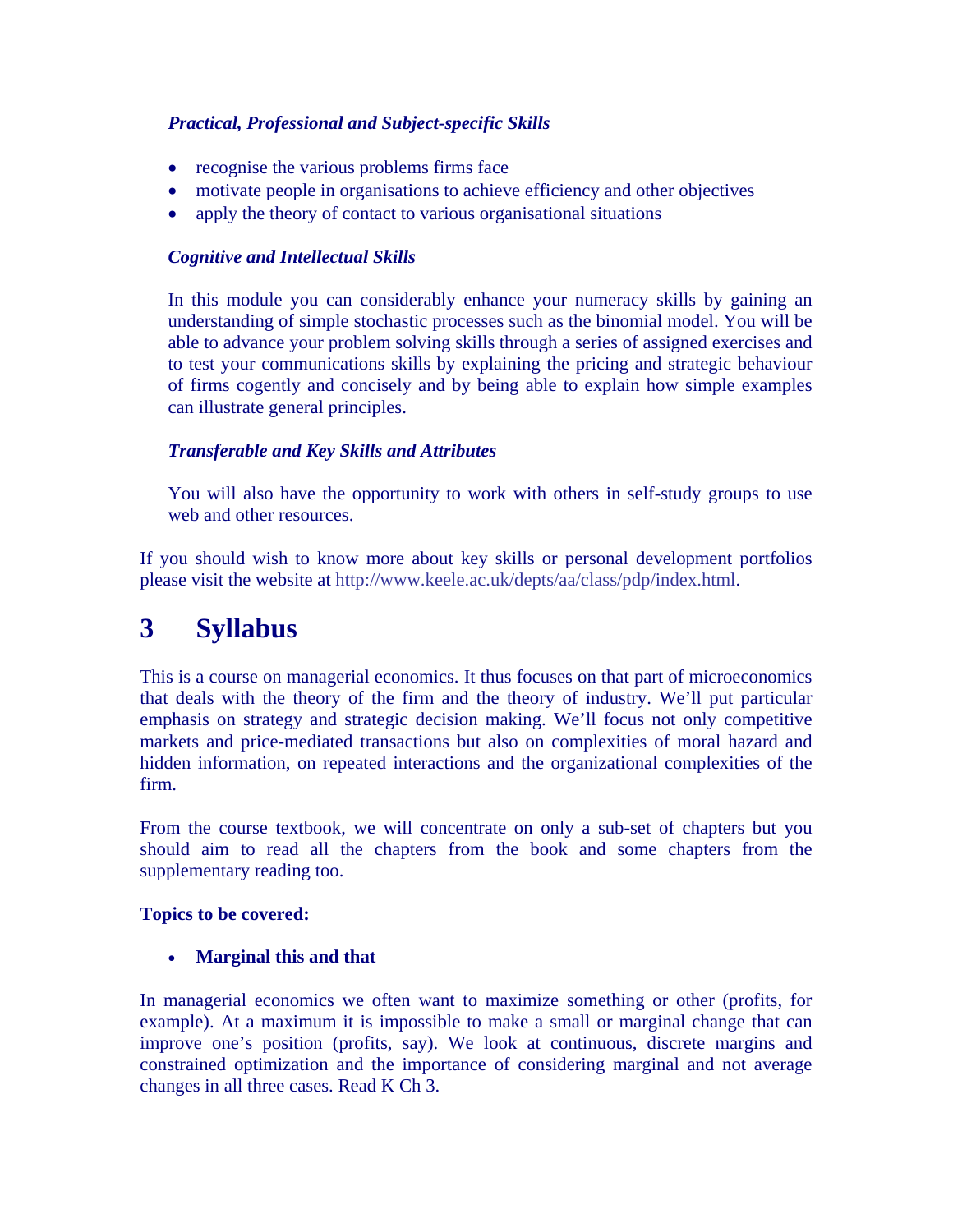#### • **Double marginalization**

Many businesses have a multi-step distribution system. We consider the impact of double marginalization and how it can be remedied by vertical integration, fixed fees, franchising etc. Read K Ch 6.

#### • **Costs**

We look at the costs of the firm, average and marginal, efficient scale, cost minimization and multi-period production. We show the difference between profit maximization and efficient scale and the difference between profit maximization and the profit margin. Read K Ch 8-10.

#### • **Differentiation and pricing**

We consider pricing and differentiation strategies of firms: first, second and third degree price discrimination, quality complementarities, networks and exclusive dealing. Read K Ch. 7.

#### • **Competition**

We consider perfect and imperfectly competitive firms and the industry equilibrium. Read K Ch. 11.

#### • **Industry analysis**

We consider Porter's five forces that determine the profitability of firms within an industry and whether a sixth force of complementarity should be added. Read K Ch. 20.

#### • **Signalling**

A choice almost always reveals something about the chooser. When the chooser is aware of this such inferences should be made with care. We examine cases where there is hidden information which may be revealed through choices an in particular at adverse selection, signalling, screening, and the winner's curse in contracting. Read K Ch. 18.

#### • **Incentives**

We examine how agents may be motivated to achieve high performance in firms and organizations. We examine moral hazard and the trade-off between motivation and risk sharing. We examine benchmarking, tournaments and the ratchet effect. Read K Ch. 19.

#### • **Co-operation**

Sometimes firms will wish to co-operate or collude. We'll examine repeated interaction and the "Folk Theorem". We'll also discuss reputation and credibility. Read K Ch. 22-23.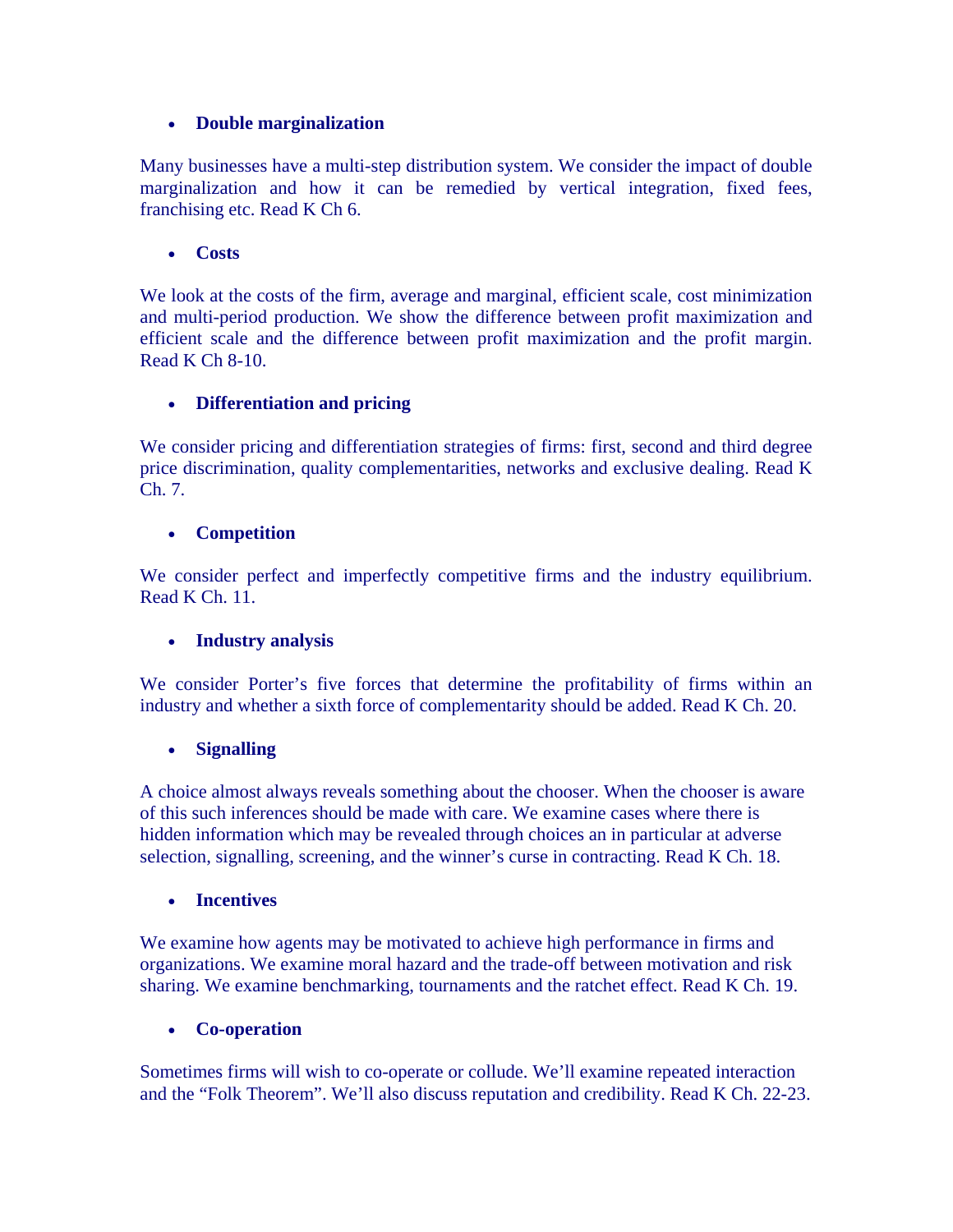#### <span id="page-4-0"></span>• **Organisation**

We will examine the nature of the firm as a complex of transactions, transaction-specific assets, transfer pricing and the use of quantities and prices within organizations. Read K Ch. 24.

### **4 Organisation and Assessment**

**Organisation:** The module consists of approximately 20 lectures plus 5 tutorial classes. The course outline is available in week 1. Lectures begin in week 2 with two lectures per week. Classes begin in week 4 and take place in even weeks. There will be a reading week in week 7 and a mid-term test on material from the first part of the course in week 9. In week 12, if time permits, one lecture slot will be given over to feedback, revision and exam preparation guidance. Roughly 25 hours are given over to class preparation and 100 hours to private study. Attendance at lectures and tutorials will be monitored.

**Teaching and learning methods:** Lectures will cover all the main material and emphasizes the topics for study. Class sessions and will go through some problem solving of examples. Exercises will be given out ahead of time and groups will be expected to have attempted these exercises in advance of the class and hand them in one written copy in advance to the tutor. There will be no formal assessment of this work but informal feedback will be given. Seminar rooms can be made available for "self-study groups" if required.

Please make use of the consultation times, study groups, and other resources that are listed below. You will find the books, articles, course materials and web-based materials extremely helpful. You should note that you will need to work steadily and continuously throughout the module.

**Assessment:** There will be a two-hour exam in January examination period worth 70% of total mark for the module. The exam paper from 2006/07 is available as a pdf file from the course materials page. There will be a 50-minute mid-term on Thursday  $22<sup>nd</sup>$ November at 12.00noon. Venue CBA1.098. A mid-term from last year together with model answers will be put up later on the course materials page.

### **5 Resources**

It is important that you read and comprehend all the relevant material from the course textbook and study the other course materials. Only by working consistently will you benefit most from the module.

**Note**: The Campus bookshop has been notified of the course textbook but if the books listed are not in the Campus bookshop, they can also be ordered from a variety of online bookstores.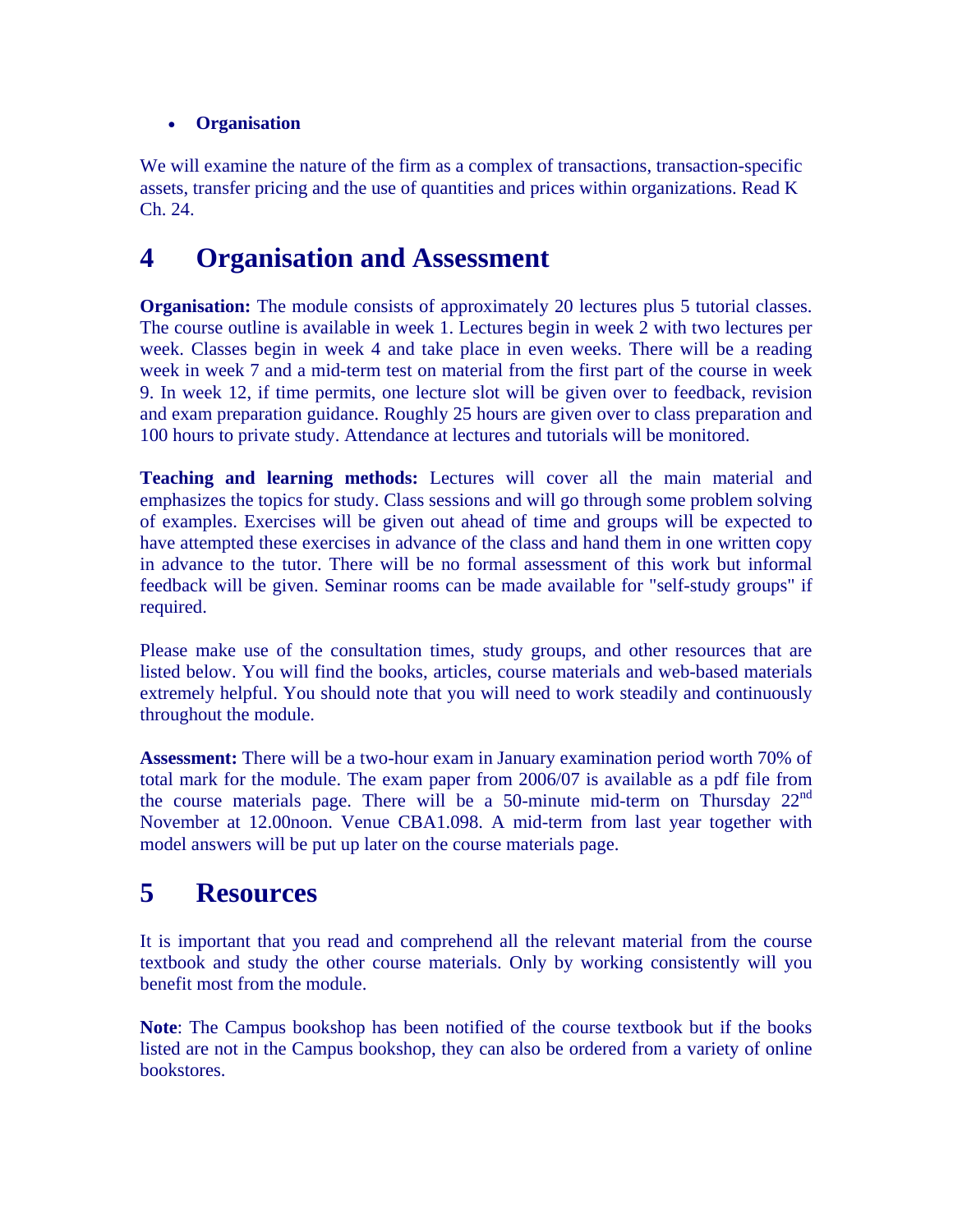**Course Textbook:** The course textbook is

**David M. Kreps**: Microeconomics for Managers, Norton, 2004. ISBN 0-393-97698-5. £38.99. HB172.K75 One copy general loan, one copy 7-day loan, 5 copies short-loan

*This is an extremely good textbook at exactly the right level. It is written in a straightforward and accessible style explaining the key theoretical and practical material that the course will cover. You should make sure you obtain a copy and work through the relevant chapters*.

**Course Materials:** Other course materials including lecture slides, assigned exercises and some lecture handouts are also available on WebCT. The relevant URL is

• <https://www.vle.keele.ac.uk/webct/logon/32614652001>

You should bookmark that page and return to it frequently as the course materials will be updated at regular intervals.

**Supplementary reading:** No one textbook is ever sufficient and you will gain valuable understanding by consulting other texts that may present similar material in slightly different ways. Here are a few suggestions.

**R. Preston McAfee**: Competitive Solutions: The Strategist's Toolkit. Princeton University Press, 2002.

**Paul Milgrom and John Roberts**: Economics, Organization and Management. Prentice-Hall, 1992

**John McMillan**: Games, Strategies and Managers. Oxford University Press, 1996.

Adam Brandenberger and Barry Nalebuff: Co-opetition. Profile Business, 1997.

**Michael Porter**: Competitive Advantage. Free Press, 2004.

**Web Resources:** There are lots of web resources for business and managers. One that you may find useful is

• http://www.bized.co.uk/

Let me know if you find others that you think would be helpful for your fellow students to know about.